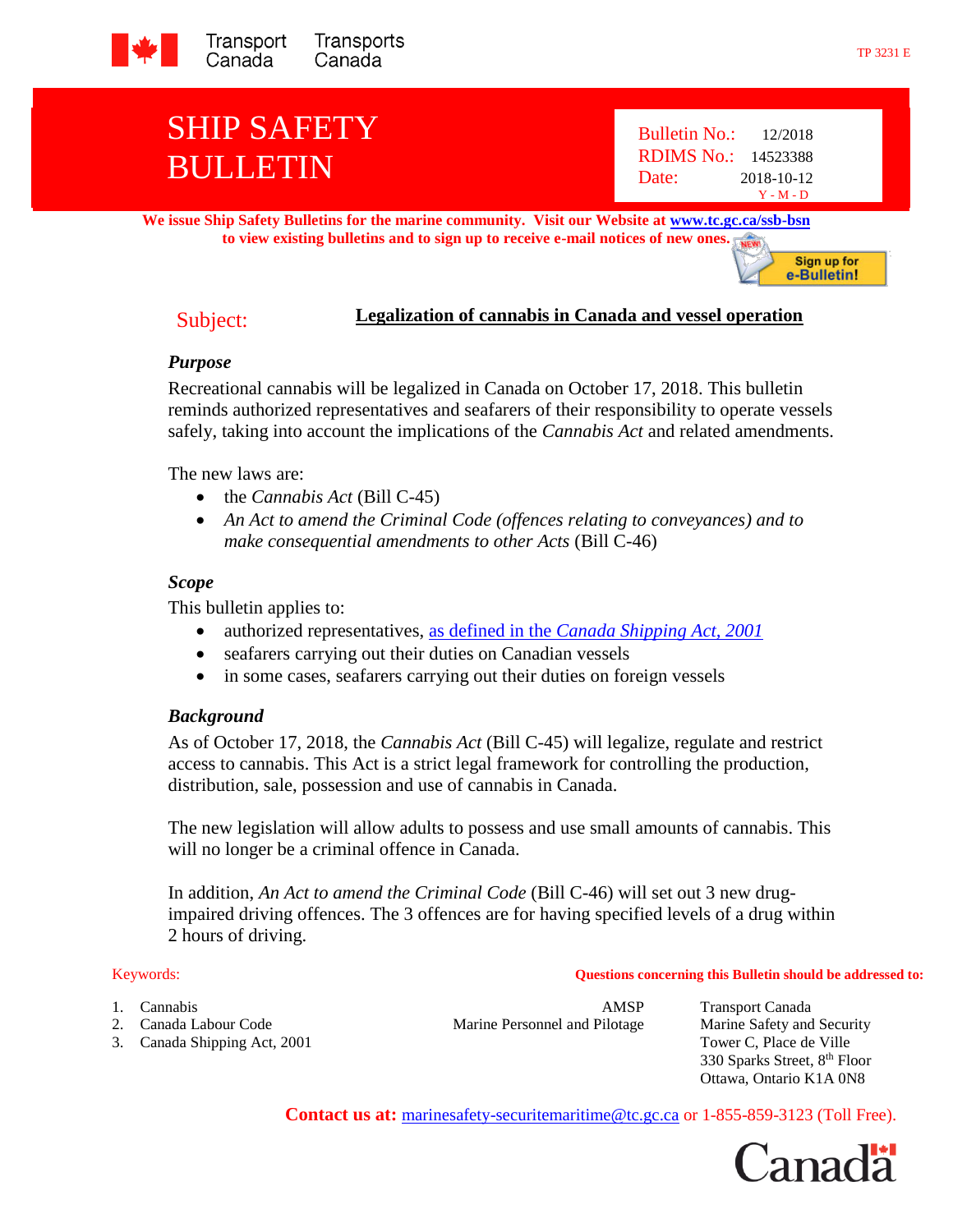Under Bill C-46, it will be illegal to drive while having:

- a THC\* level between 2 and 5 nanograms (ng)
- a level above 5 ng
- a blood alcohol concentration of 50 mg per 100 mL of blood, in addition to a THC level of more than 2.5 ng

\*THC is the main psychoactive compound in cannabis.

Please note: current impaired-based drug driving offences will continue to apply.

## *What you need to know*

Being impaired by any drug or alcohol while carrying out your work duties can affect your ability to perform. Impairment could negatively impact your watch-keeping duties and other duties related to safety. This, in turn, could have a negative impact on the overall safety of navigation and in marine transportation, including the safety of the public and marine personnel.

Cannabis impairs your ability to:

- $\bullet$  focus
- make decisions
- follow instructions
- handle equipment and tools
- safely operate a vehicle

Operating a vehicle, which includes a vessel, while impaired by cannabis risks property and people's lives. It could come with severe consequences for you, your colleagues and your job status.

### *Criminal Code:* **vessel operation**

Under subsection 253(1) of the *Criminal Code*, you may not operate, assist in the operation of, or have the care or control of a vessel while impaired. This applies whether or not the vessel is moving. It also applies whether you are using alcohol or drugs, or both.

### **Occupational health and safety requirements including those in** *Canada Labour Code***: impairment and cannabis in the workplace**

Both employers and employees are responsible to prevent the risk of cannabis impairment at work.

[Learn more about impairment and cannabis in the workplace](https://www.canada.ca/en/employment-social-development/services/health-safety/cannabis-workplace.html)

The *Cannabis Act* includes amendments to the *Non-Smokers' Health Act* to prohibit the smoking and vaping of cannabis in the workplace. On October 17, the same restrictions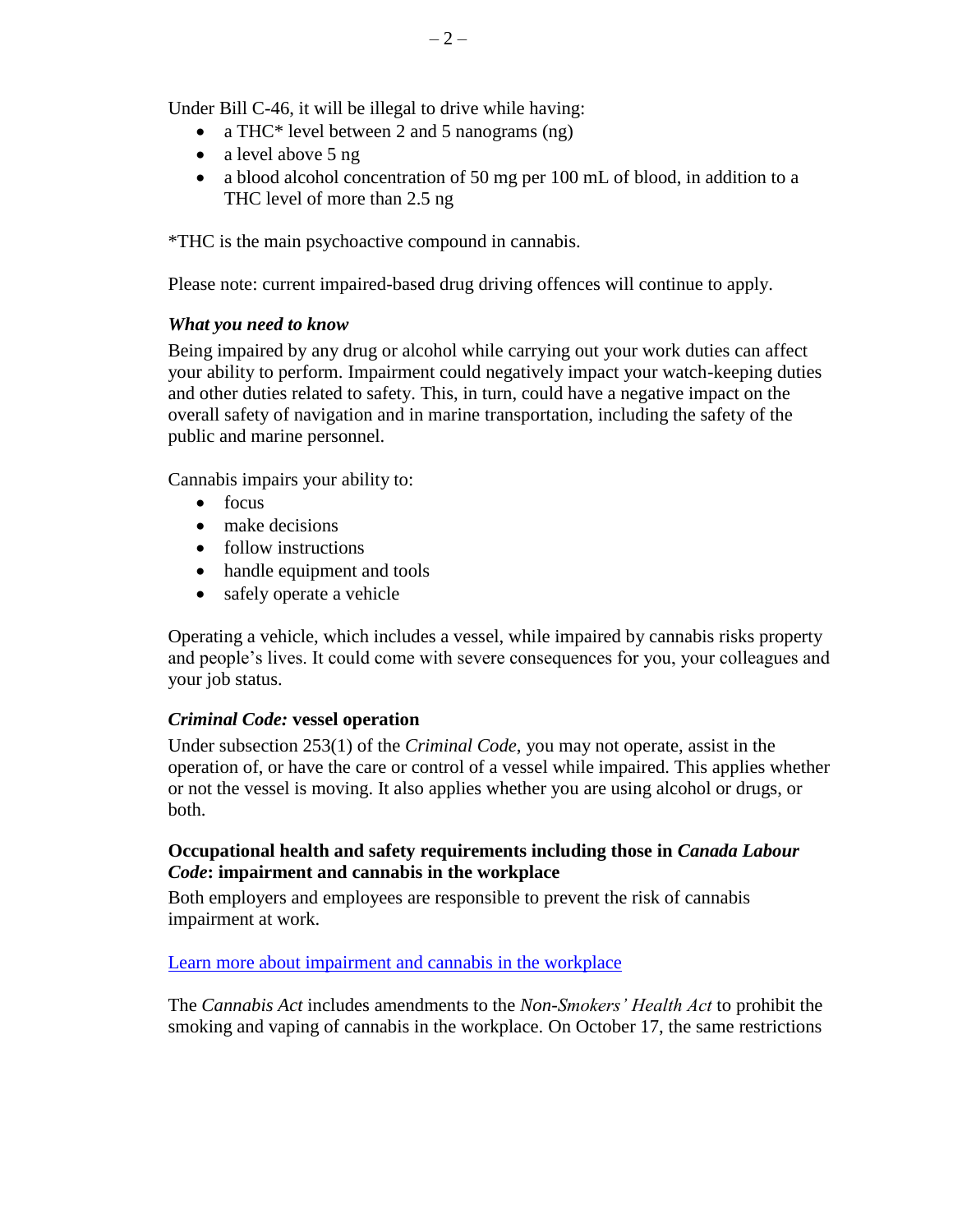for tobacco and vaping will apply to cannabis. This will protect non-smokers from second-hand smoke.

#### **Obligations specific to seafarers**

#### **Work safely**

Under the *Canada Shipping Act, 2001* (CSA, 2001) and its regulations:

- You must work in a way that does not jeopardize the safety of the vessel or of any person on board
- You must report to the master any change that could affect your ability to work safely

If you have reasonable grounds to believe that a person or vessel has contravened or intends to contravene an obligation in the CSA, 2001, you should notify Transport Canada. You can request that we keep your identity confidential.

#### **Maintain your medical fitness**

The *Marine Personnel Regulations* require most seafarers who work on board a Canadian vessel to get a marine medical certificate issued by Transport Canada. These certificates attest that a seafarer is fit to work at sea.

Consumption of cannabis is a factor that marine medical examiners and Transport Canada will consider when we issue these certificates.

#### **Never work on board a vessel while impaired**

Section 14 of the *Safe Working Practices Regulations* states that "no person shall be permitted in any working area whose ability to work is, in the opinion of the person in charge of the area, impaired by alcohol or a drug."

"Working area" includes anywhere work is being done on board a ship. The regulations apply to anyone working on a ship in Canada, or on any Canadian ship outside of Canada.

#### **Crossing international borders**

Carrying any cannabis or cannabis products (legal or illegal) across Canada's borders will remain a serious criminal offence, with individuals convicted of engaging in such activities liable for prosecution.

Import and export of cannabis will still be illegal:

- after cannabis is legalized in Canada
- when you travel to or return from places with legalized or decriminalized cannabis
- if the cannabis is for medical purposes